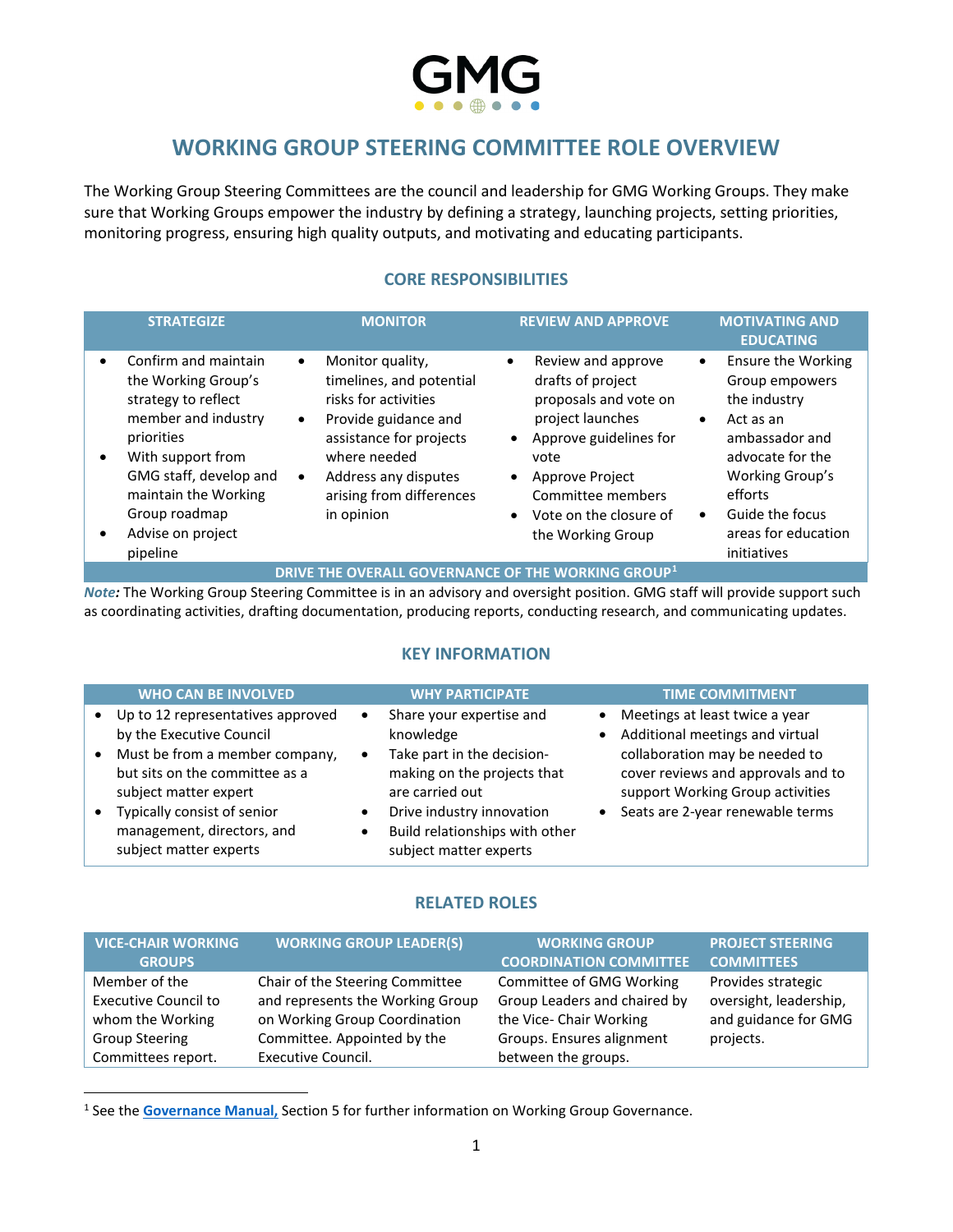# **ROLE IN WORKING GROUP PROCESSES**

### **Formation and Launch**

The Working Group Steering Committee is not yet formed at this stage, but those interested in joining are encouraged to participate in the development of the proposal, to provide input, and vote on its launch. See the Governance Manual for more information on the processes of forming a Working Group.

### **Strategy**

Once a Working Group is launched, its strategy needs to be developed, and the Steering Committee plays a key role in that. This strategy is revisited yearly, or as needed. Steering Committee Responsibilities include:

| <b>DEFINITION</b> | Confirm and adjust (if needed) the purpose, intent, and scope of the Working Group based<br>on the proposal and industry input<br>Guide GMG staff in coordinating Working Group definition workshops or calls<br>$\bullet$ |
|-------------------|----------------------------------------------------------------------------------------------------------------------------------------------------------------------------------------------------------------------------|
| <b>ROADMAP</b>    | Based on industry input and with support from GMG staff, develop a clear roadmap of<br>planned activities and project pipeline that considers dependencies and priorities and<br>prevents duplication of effort            |
| <b>LANDSCAPE</b>  | With support from GMG staff, maintain the landscape of related activities (developed at<br>٠<br>formation) to identify partnership or support opportunities and to prevent duplication                                     |

## **Project Lifecycle**

While projects are managed independently within the Working Group, the Working Group Steering committee still plays a role in monitoring and approvals throughout the project lifecycle. Key responsibilities include:

| <b>PRE-LAUNCH</b>                   | With support from GMG staff, conduct industry landscape to understand related work<br>$\bullet$<br>With support from GMG staff, consult with GMG members to gauge interest and needs<br>$\bullet$<br>Identifies if further research is required to determine the industry need, and support GMG<br>$\bullet$<br>staff in completing it<br>For guideline revisions: Based on comments collected from the Working Group, approve<br>$\bullet$<br>the level of revision required |
|-------------------------------------|-------------------------------------------------------------------------------------------------------------------------------------------------------------------------------------------------------------------------------------------------------------------------------------------------------------------------------------------------------------------------------------------------------------------------------------------------------------------------------|
| <b>LAUNCH</b>                       | Advise GMG staff on stakeholder requirements and make recommendations for the<br>$\bullet$<br>formation of the Project Steering Committee (e.g., types of roles, companies to target)<br>Approve Project Steering Committee members and select project leaders, ensuring<br>balanced stakeholder representation, considering type (strong on mining company<br>representation), expertise, and geographical location                                                          |
| <b>CONTENT</b><br><b>GENERATION</b> | Monitor project reports and provide guidance and assistance as needed to mitigate<br>$\bullet$<br>potential risks (this is a responsibility throughout the project lifecycle, but this stage is the<br>longest and most dynamic)                                                                                                                                                                                                                                              |
| <b>TECHNICAL</b>                    | Monitor project reports as per above<br>$\bullet$                                                                                                                                                                                                                                                                                                                                                                                                                             |
| <b>EDITING, LAYOUT,</b>             | Provide input if the Project Steering Committee believes a second review may be necessary<br>$\bullet$                                                                                                                                                                                                                                                                                                                                                                        |
| <b>AND FINAL REVIEW</b>             | based on changes                                                                                                                                                                                                                                                                                                                                                                                                                                                              |
| <b>VOTE AND</b>                     | Approves final guideline to go to vote (or, with many non-guideline outputs, approves<br>$\bullet$                                                                                                                                                                                                                                                                                                                                                                            |
| <b>PUBLICATION</b>                  | them for publication)                                                                                                                                                                                                                                                                                                                                                                                                                                                         |
|                                     | Considers post-publication activities (e.g., courses, related projects) within broader<br>$\bullet$                                                                                                                                                                                                                                                                                                                                                                           |
| <b>POST-</b>                        | <b>Working Group strategy</b>                                                                                                                                                                                                                                                                                                                                                                                                                                                 |
| <b>PUBLICATION</b>                  | Assists with and approves materials related to projects after they are finished if required<br>$\bullet$                                                                                                                                                                                                                                                                                                                                                                      |
|                                     | Reviews ongoing feedback on the output and considers future versions in the roadmap                                                                                                                                                                                                                                                                                                                                                                                           |